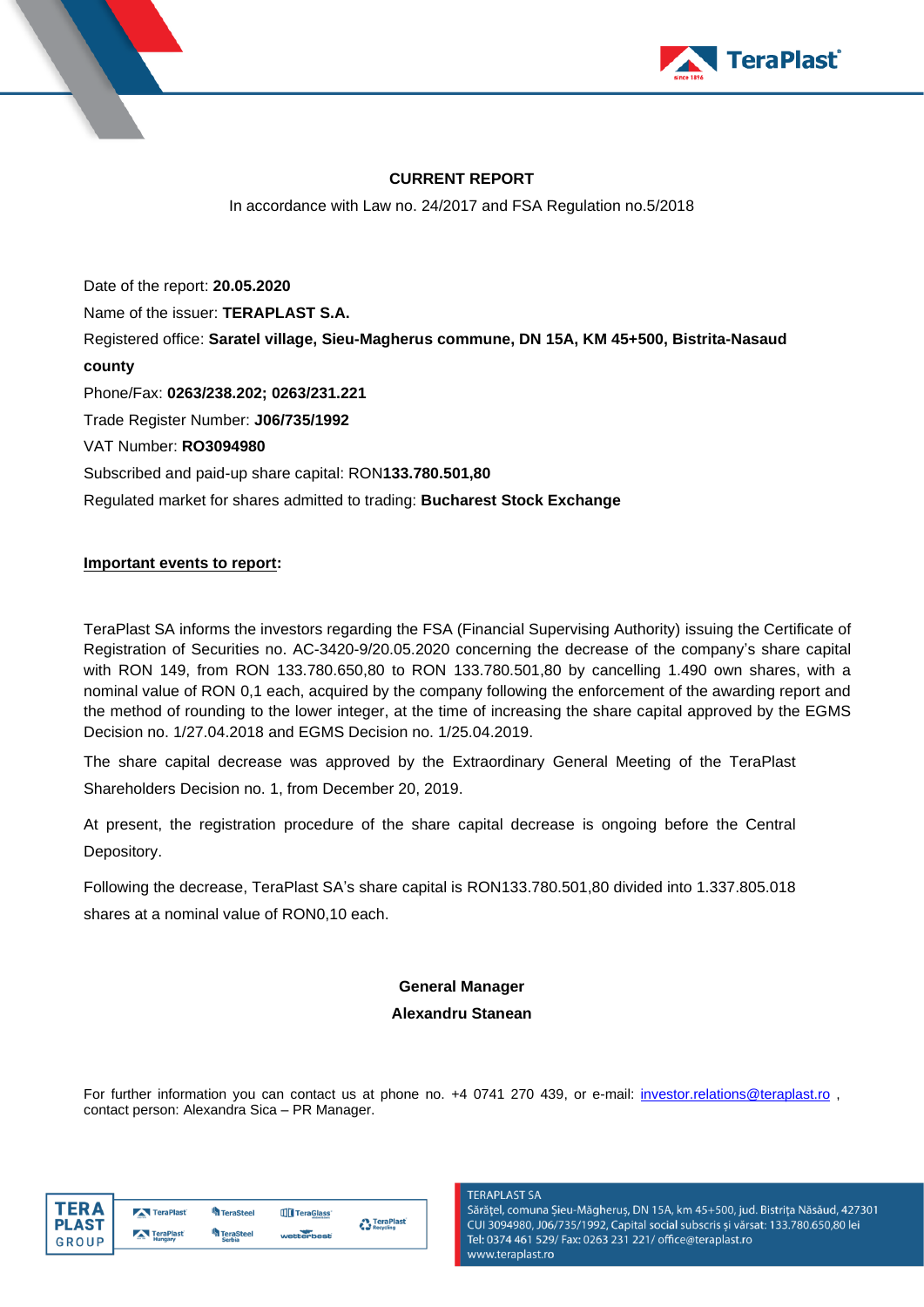# CERTIFICAT DE ÎNREGISTRARE A INSTRUMENTELOR **FINANCIARE**

**AUTORITATEA DE SUPRAVEGHERE FINANCIARA** 

Prin prezentul se certifică înregistrarea următoarelor instrumente financiare:

**ACTIUNI** 

|                                           | Tip: Comune Nominative                                                                                                                     |                       |            |                                     |                                |                   |  |
|-------------------------------------------|--------------------------------------------------------------------------------------------------------------------------------------------|-----------------------|------------|-------------------------------------|--------------------------------|-------------------|--|
| Clasa:                                    |                                                                                                                                            |                       |            |                                     | Data inregistrării: 18.06.2008 |                   |  |
|                                           | Valoarea nominală:                                                                                                                         |                       | $0.10$ Lei | Poziția în registrul ASF: 3596      |                                |                   |  |
|                                           | Număr total:                                                                                                                               | 1.337.805.018         |            |                                     | Codul ASF al actiunilor: 35963 |                   |  |
|                                           | <i><b>Inregistrarea</b></i>                                                                                                                | <b>Data</b>           |            | Număr de acțiuni valoarea emisiunii |                                |                   |  |
|                                           | 1                                                                                                                                          | 23.05.2008            |            | 297.875.880                         |                                | 29.787.588,00 Lei |  |
|                                           | $\overline{2}$                                                                                                                             | 28,08,2013            |            | $-9.000.000$                        |                                | -900.000,00 Lei   |  |
|                                           | 3                                                                                                                                          | 09.02.2016            |            | 88.745.890                          |                                | 8.874.589,00 Lei  |  |
|                                           | $\varDelta$                                                                                                                                | 16.05.2016            |            | 188,810,890                         |                                | 18.881.089,00 Lei |  |
| $\triangle$                               |                                                                                                                                            |                       |            |                                     |                                |                   |  |
|                                           | Caracteristici conform: Certificatului constatator nr.233993/30.04.2020 emis                                                               | de ONRC               |            |                                     |                                |                   |  |
|                                           | Societatea:                                                                                                                                | <b>TERAPLAST S.A.</b> |            |                                     |                                |                   |  |
| Capitalul social subscris:                |                                                                                                                                            |                       |            | 133.780.501,80 Lei                  |                                |                   |  |
| Capitalul social vărsat:                  |                                                                                                                                            |                       |            | 133.780.501,80 Lei                  |                                |                   |  |
| Cod unic de înregistrare emitent: 3094980 |                                                                                                                                            |                       |            |                                     |                                |                   |  |
|                                           | Nr. de ordine în registrul comerțului: J06/735/1992                                                                                        |                       |            |                                     |                                |                   |  |
|                                           | Cod ASF emitent: 169329                                                                                                                    |                       |            |                                     |                                |                   |  |
|                                           | Localitatea: SIEU-MAGHERUS                                                                                                                 |                       |            |                                     |                                |                   |  |
|                                           | Strada: DN 15A, Km 45+500, Sat Saratel<br>Județul: BISTRITA-NASAUD                                                                         |                       |            |                                     |                                |                   |  |
|                                           | Emiterea de catre A.S.F. a prezentului certificat de inregistrare nu reprezinta certificarea legalitatii modului în care au fost efectuate |                       |            |                                     |                                |                   |  |

modificarile de capital si nici aprobarea eventualelor cesiuni facute cu încalcarea prevederilor legale si raportate la A.S.F. dupa ce au fost inregistrate la Oficiul Registrului Comertului, nerespectându-se obligatiile legale de raportare la piata pe care se tranzactioneaza actiunile societati si de înregistrare la A.S.F.

Intreaga raspundere legala revine emitentilor, Consiliilor de Administratie si conducerilor executive ale acestora si institutiilor implicate in legalizarea modificarilor de capital, care sunt raspunzatori în fata legii pentru eventualele ilegalitati ce ar putea fi constatate.

p.Presedinte,

Prim

Elen

Număr: AC - 3420 - 9

Data emiterii:

**Esedinte** ASCALU

20,05,2020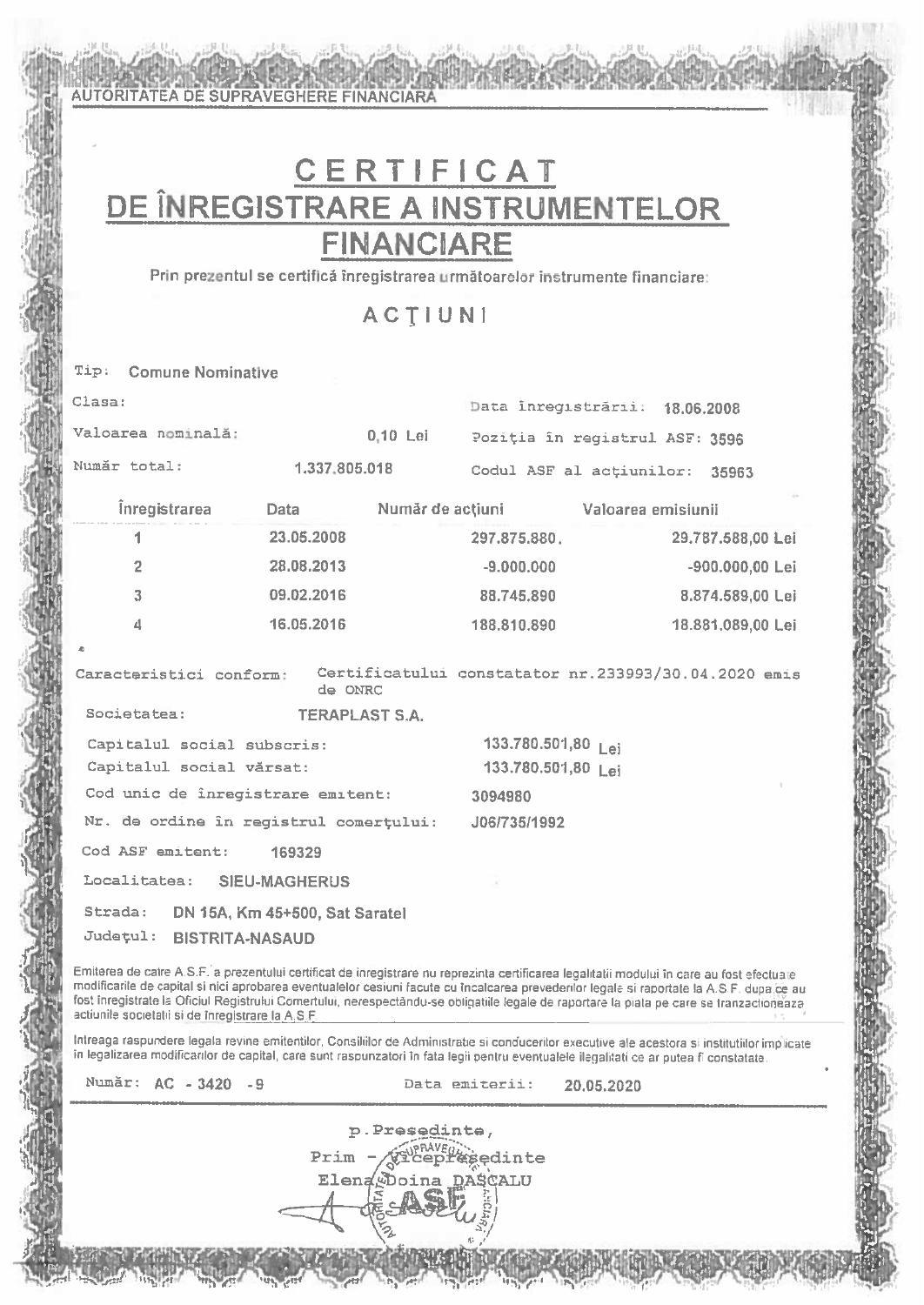# CERTIFICAT DE ÎNREGISTRARE A INSTRUMENTELOR **FINANCIARE**

Prin prezentul se certifică înregistrarea următoarelor instrumente financiare:

**ACTIUNI** 

**Comune Nominative** Tip:

**AUTORITATEA DE SUPRAVEGHERE FINANCIARA** 

| Clasa:                                                             |                                  |          |                                          | Data înregistrării: 18.06.2008      |                                                      |
|--------------------------------------------------------------------|----------------------------------|----------|------------------------------------------|-------------------------------------|------------------------------------------------------|
| Valoarea nominală:                                                 |                                  | 0.10 Lei |                                          | Poziția în registrul ASF: 3596      |                                                      |
| Număr total:                                                       | 1.337.805.018                    |          |                                          | Codul ASF al actiunilor: 35963      |                                                      |
| <i><u><b>Inregistrarea</b></u></i>                                 | Data                             |          |                                          | Număr de acțiuni valoarea emisiunii |                                                      |
| 5                                                                  | 20.06.2017                       |          | 290,478,310                              |                                     | 29.047.831,00 Lei                                    |
| 6                                                                  | 22.03.2018                       |          | $-528$                                   |                                     | -52,80 Lei                                           |
| $\overline{7}$                                                     | 04.12.2018                       |          | 213.334.832                              |                                     | 21.333,483,20 Lei                                    |
| 8                                                                  | 05.09.2019                       |          | 267.561.234                              |                                     | 26.756.123,40 Lei                                    |
| Caracteristici conform:<br>Societatea:                             | de ONRC<br><b>TERAPLAST S.A.</b> |          |                                          |                                     | Certificatului constatator nr.233993/30.04.2020 emis |
| Capitalul social subscris:<br>Capitalul social vărsat:             |                                  |          | 133.780.501,80 Lei<br>133.780.501,80 Lei |                                     | Y.                                                   |
| Cod unic de înregistrare emitent:                                  |                                  |          | 3094980                                  |                                     |                                                      |
| Nr. de ordine în registrul comerțului:                             |                                  |          | J06/735/1992                             |                                     |                                                      |
| Cod ASF emitent: 169329                                            |                                  |          |                                          |                                     |                                                      |
| Localitatea: SIEU-MAGHERUS                                         |                                  |          |                                          |                                     |                                                      |
| Strada: DN 15A, Km 45+500, Sat Saratel<br>Județul: BISTRITA-NASAUD |                                  |          |                                          |                                     |                                                      |

Emiterea de catre A.S.F. a prezentului certificat de inregistrare nu reprezinta certificarea legalitatii modului în care au fost efectuate modificarile de capital si nici aprobarea eventualelor cesiuni facute cu incalcarea prevederilor legale si raportate la A S.F. dupa ce au fost inregistrate la Oficiul Registrului Comertului, nerespectàndu-se obligatille legale de raportare la piata pe care se tranzactioneaza actiunile societatii si de înregistrare la A.S.F.

Intreaga raspundere legala revine emitentilor, Consiliilor de Administratie si conducerilor executive ale acestora si institutiilor implicate în legalizarea modificarilor de capital, care sunt raspunzatori în fata legii pentru eventualele ilegalitati ce ar putea fi constatate

Număr: AC - 3420 - 9

Data emiterii: 20.05.2020

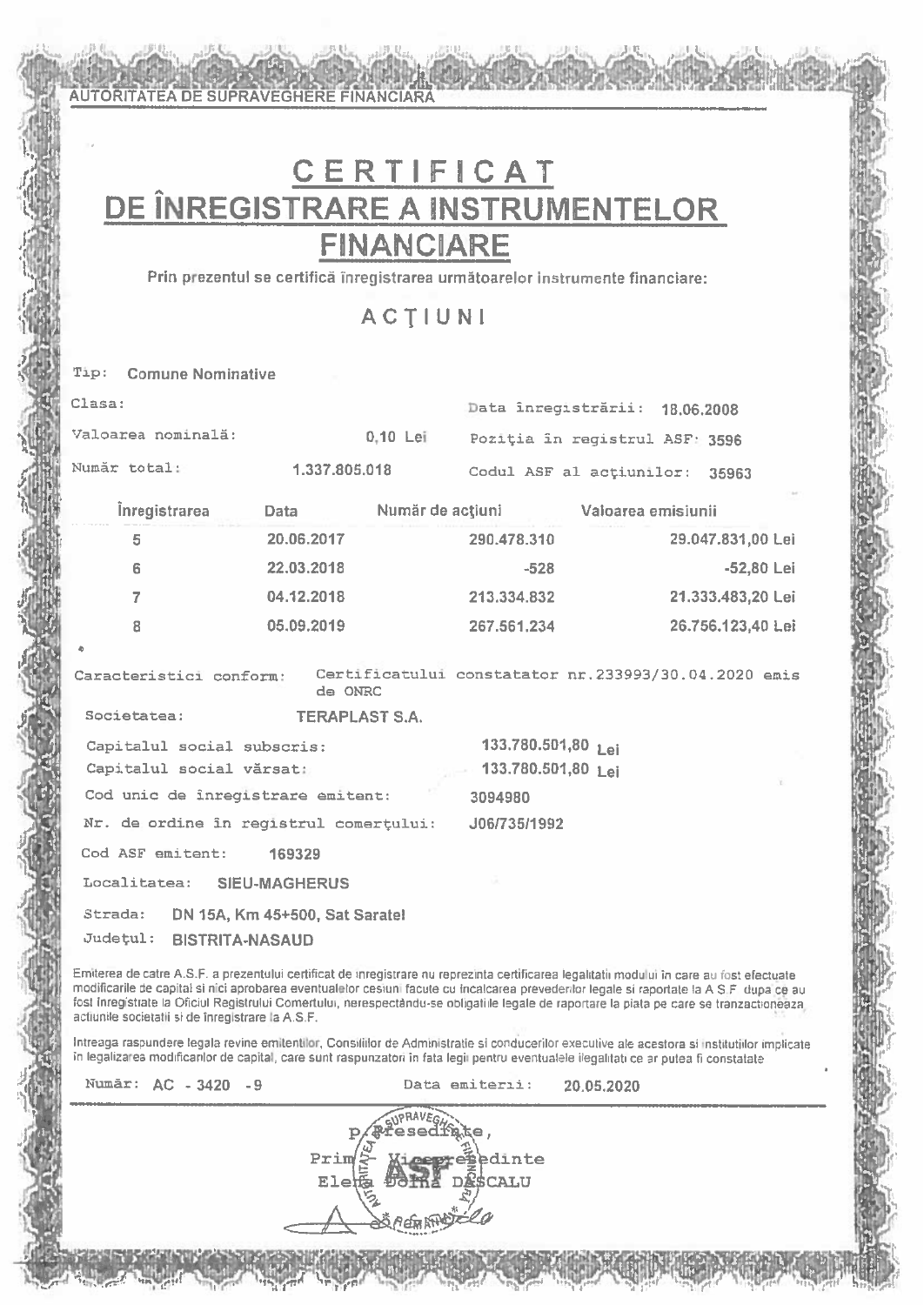AUTORITATEA DE SUPRAVEGHERE FINANCIARA

# CERTIFICAT DE ÎNREGISTRARE A INSTRUMENTELOR **FINANCIARE**

Prin prezentul se certifică înregistrarea următoarelor instrumente financiare:

ACTIUNI

|        | Tip: Comune Nominative  |                                                                                                                                                                                                                                                                                        |                       |                                         |                                                      |  |
|--------|-------------------------|----------------------------------------------------------------------------------------------------------------------------------------------------------------------------------------------------------------------------------------------------------------------------------------|-----------------------|-----------------------------------------|------------------------------------------------------|--|
| Clasa: |                         |                                                                                                                                                                                                                                                                                        |                       | Data inregistrării: 18.06.2008          |                                                      |  |
|        | Valoarea nominală:      |                                                                                                                                                                                                                                                                                        |                       | 0.10 Lei Poziția în registrul ASF: 3596 |                                                      |  |
|        | Număr total:            | 1.337.805.018                                                                                                                                                                                                                                                                          |                       |                                         | Codul ASF al actiunilor: 35963                       |  |
|        |                         | <b>Inregistrarea Data Numär de acțiuni Val</b> oarea emisiunii                                                                                                                                                                                                                         |                       |                                         |                                                      |  |
|        | 9                       | 30.04.2020                                                                                                                                                                                                                                                                             |                       | $-1.490$                                | $-149,00$ Lei                                        |  |
|        |                         | TOTAL:                                                                                                                                                                                                                                                                                 |                       | 1.337.805.018                           | 133.780.501,80 Lei                                   |  |
|        |                         |                                                                                                                                                                                                                                                                                        |                       |                                         |                                                      |  |
|        |                         |                                                                                                                                                                                                                                                                                        |                       |                                         |                                                      |  |
| Æ.     |                         |                                                                                                                                                                                                                                                                                        |                       |                                         |                                                      |  |
|        | Caracteristici conform: | de ONRC                                                                                                                                                                                                                                                                                |                       |                                         | Certificatului constatator nr.233993/30.04.2020 emis |  |
|        | Societatea:             |                                                                                                                                                                                                                                                                                        | <b>TERAPLAST S.A.</b> |                                         |                                                      |  |
|        |                         | Capitalul social subscris:                                                                                                                                                                                                                                                             |                       | 133.780.501,80 Lei                      |                                                      |  |
|        |                         | Capitalul social vărsat:                                                                                                                                                                                                                                                               |                       | 133.780.501,80 Lei                      |                                                      |  |
|        |                         | Cod unic de inregistrare emitent:                                                                                                                                                                                                                                                      |                       | 3094980                                 |                                                      |  |
|        |                         | Nr. de ordine în registrul comerțului:                                                                                                                                                                                                                                                 |                       | J06/735/1992                            |                                                      |  |
|        |                         | Cod ASF emitent: 169329                                                                                                                                                                                                                                                                |                       |                                         |                                                      |  |
|        |                         | Localitatea: SIEU-MAGHERUS                                                                                                                                                                                                                                                             |                       |                                         |                                                      |  |
|        | Strada:                 | DN 15A, Km 45+500, Sat Saratel                                                                                                                                                                                                                                                         |                       |                                         |                                                      |  |
|        |                         | Județul: BISTRITA-NASAUD                                                                                                                                                                                                                                                               |                       |                                         |                                                      |  |
|        |                         | Emiterea de catre A.S.F. a prezentului certificat de inregistrare nu reprezinta certificarea legalitatii modului în care au fost efectuate                                                                                                                                             |                       |                                         |                                                      |  |
|        |                         | modificarile de capital si nici aprobarea eventualelor cesiuni facute cu încalcarea prevederilor legale si raportate la A.S.F. dupa ce au<br>fost inregistrate la Oficiul Registrului Comertului, nerespectandu-se obligatiile legale de raportare la piata pe care se tranzactioneaza |                       |                                         |                                                      |  |

actiunile societatii si de înregistrare la A.S.F.

Intreaga raspundere legala revine emitentilor, Consiliilor de Administratie si conducerilor executive ale acestora si institutiilor implicate In legalizarea modificarilor de capital, care sunt raspunzatori în fata legii pentru eventualele ilegalitati ce ar putea fi constatate.

| Numar: $AC = 3420$ |  |  |  |  |
|--------------------|--|--|--|--|
|                    |  |  |  |  |

Data emiterii: 20.05.2020

p.Presedinte, **Wi'eapresedinte** Prim **PASCALU** Doina<sup>'</sup> Ele